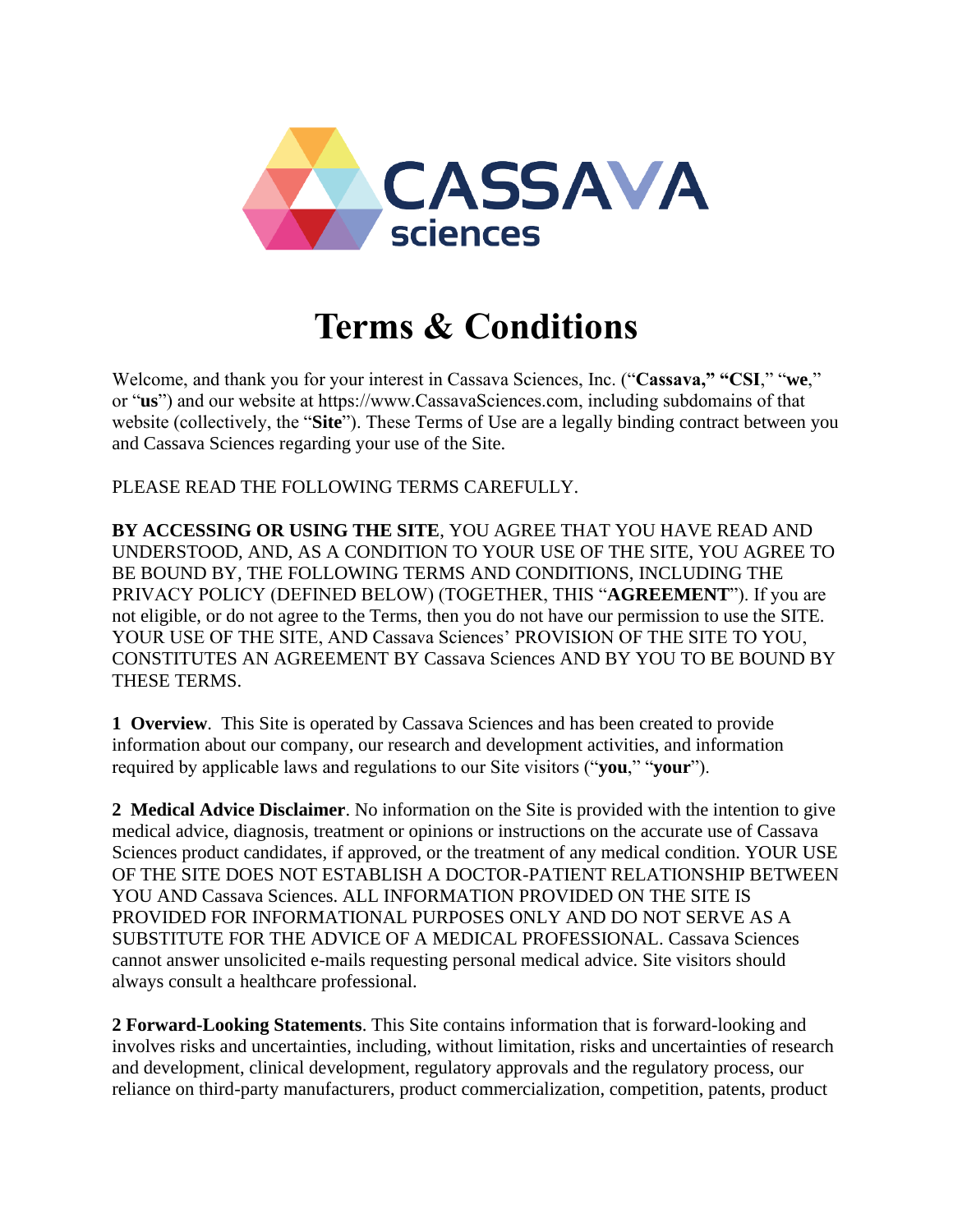liability, and third-party reimbursement, and other risks and uncertainties. Actual results may differ materially from such forward-looking information.

**3 Eligibility**. You must be at least 18 years old to use the Site. By agreeing to this Agreement, you represent and warrant to us that: (a) you are at least 18 years old; (b) you have not previously been suspended or removed from the Site; and (c) your use of the Site is in compliance with any and all applicable laws and regulations.

**4 Modification of this Agreement**. You understand and agree that we may change this Agreement at any time without prior notice. Please check this Agreement periodically for changes. You may read a current, effective copy of this Agreement at any time by selecting the "Terms of Use" link on the Site: [https://www.cassavasciences.com/static-files/d9de16d4-5bf1-](https://www.cassavasciences.com/static-files/d9de16d4-5bf1-4501-b0fc-a163035101b2) [4501-b0fc-a163035101b2.](https://www.cassavasciences.com/static-files/d9de16d4-5bf1-4501-b0fc-a163035101b2) If any change to this Agreement is not acceptable to you, your sole remedy is to cease accessing, browsing and otherwise using the Site. Except as expressly permitted in this Section 4, this Agreement may be amended only by a written agreement signed by authorized representative of the parties to this Agreement. Disputes arising under this Agreement will be resolved in accordance with the Agreement that was in effect at the time the dispute arose.

## **5 Reserved.**

**6 Modification of the Site**. Cassava Sciences reserves the right to modify or discontinue the Site at any time (including by limiting or discontinuing certain features of the Site), temporarily or permanently, without notice to you. Cassava Sciences will have no liability for any change to the Site or any suspension or termination of your access to or use of the Site.

## **7. Licenses**

**7.1 Limited License**. Subject to your complete and ongoing compliance with this Agreement, Cassava Sciences grants you, solely for your personal, use, a limited, non-exclusive, nontransferable, non-sublicensable, revocable license to access and use the Site.

**7.2 License Restrictions**. Except and solely to the extent such a restriction is impermissible under applicable law, you may not: (a) reproduce, distribute or publicly display the Site; (b) make modifications to the Site; or (c) interfere with or circumvent any feature of the Site, including any security or access control mechanism. If you are prohibited under applicable law from using the Site, you may not use it.

**7.3 Information You Submit**. Do not submit any information or other materials that you consider confidential or proprietary through the Site. If you choose to provide input and suggestions regarding problems with or proposed modifications or improvements to the Site ("**Feedback**"), then you do so on a non-confidential basis (regardless of any designation or indication to the contrary in the submitted information or any accompanying correspondence) and you hereby grant Cassava Sciences an unrestricted, perpetual, irrevocable, non-exclusive, fully-paid, royalty-free transferable, sublicensable right to exploit the Feedback in any manner and for any purpose, including to improve the Site and create other products and services.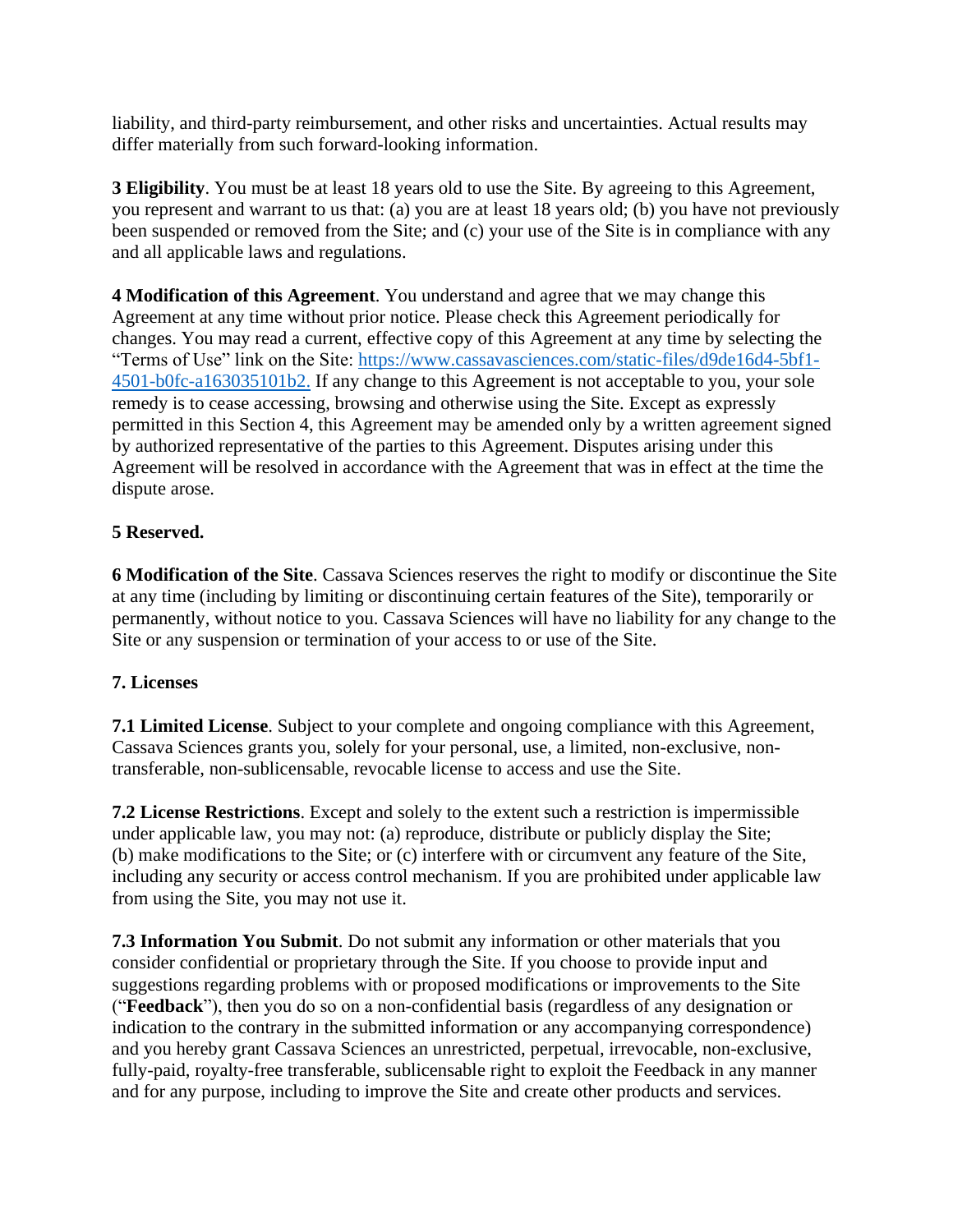**8 Ownership; Proprietary Rights**. The Site is owned and operated by Cassava Sciences. The visual interfaces, graphics, design, compilation, information, data, computer code (including source code or object code), products, software, services, and all other elements of the Site ("**Materials**") provided by Cassava Sciences may be protected by intellectual property and other laws. All Materials included in the Site may be the property of Cassava Sciences or its thirdparty licensors. Except as expressly authorized by Cassava Sciences, you may not make use of the Materials. Cassava Sciences reserves all rights to the Materials not granted expressly in these Terms.

**9 External Sites.** The Site contains links to third-party websites ("**External Sites**"). These links are provided solely as a convenience to you and not as an endorsement by us of the content on such External Sites. You should contact the site administrator or webmaster of External Sites if you have any concerns regarding such links or any content located on such External Sites. We are not responsible for the content of any linked External Sites and do not make any representations regarding the content or accuracy of any materials on such External Sites. You should take precautions when downloading files from all websites to protect your computer from viruses and other destructive programs. If you decide to access any External Sites, you do so at your own risk.

## **10 Prohibited Conduct**. BY USING THE SITE YOU AGREE NOT TO:

- use the Site for any illegal purpose or in violation of any local, state, national, or international law;
- violate, or encourage others to violate, any right of a third party, including by infringing or misappropriating any third-party intellectual property right;
- interfere with security-related features of the Site, including by: (i) disabling or circumventing features that prevent or limit use or copying of any content; or (ii) reverse engineering or otherwise attempting to discover the source code of any portion of the Site except to the extent that the activity is expressly permitted by applicable law;
- interfere with the operation of the Site or any user's enjoyment of the Site, including by uploading or otherwise disseminating any virus, adware, spyware, worm, or other malicious code or interfering with or disrupting any network, equipment, or server connected to or used to provide the Site;
- perform any fraudulent activity including impersonating any person or entity, or claiming a false affiliation;
- sell or otherwise transfer the access granted under this Agreement or any Materials or any right or ability to view, access, or use any Materials; or
- attempt to do any of the acts described in this Section 10 or assist or permit any person in engaging in any of the acts described in this Section 10.

**11 Term and Termination**. This Agreement is effective beginning when you accept this Agreement or first access, or use the Site, and ending when terminated as described in this Section 11. If you violate any provision of this Agreement, your authorization to access the Site and this Agreement automatically terminate. In addition, Cassava Sciences may, at its sole discretion, terminate this Agreement, or suspend or terminate your access to the Site, at any time for any reason or no reason, with or without notice. Upon termination of this Agreement: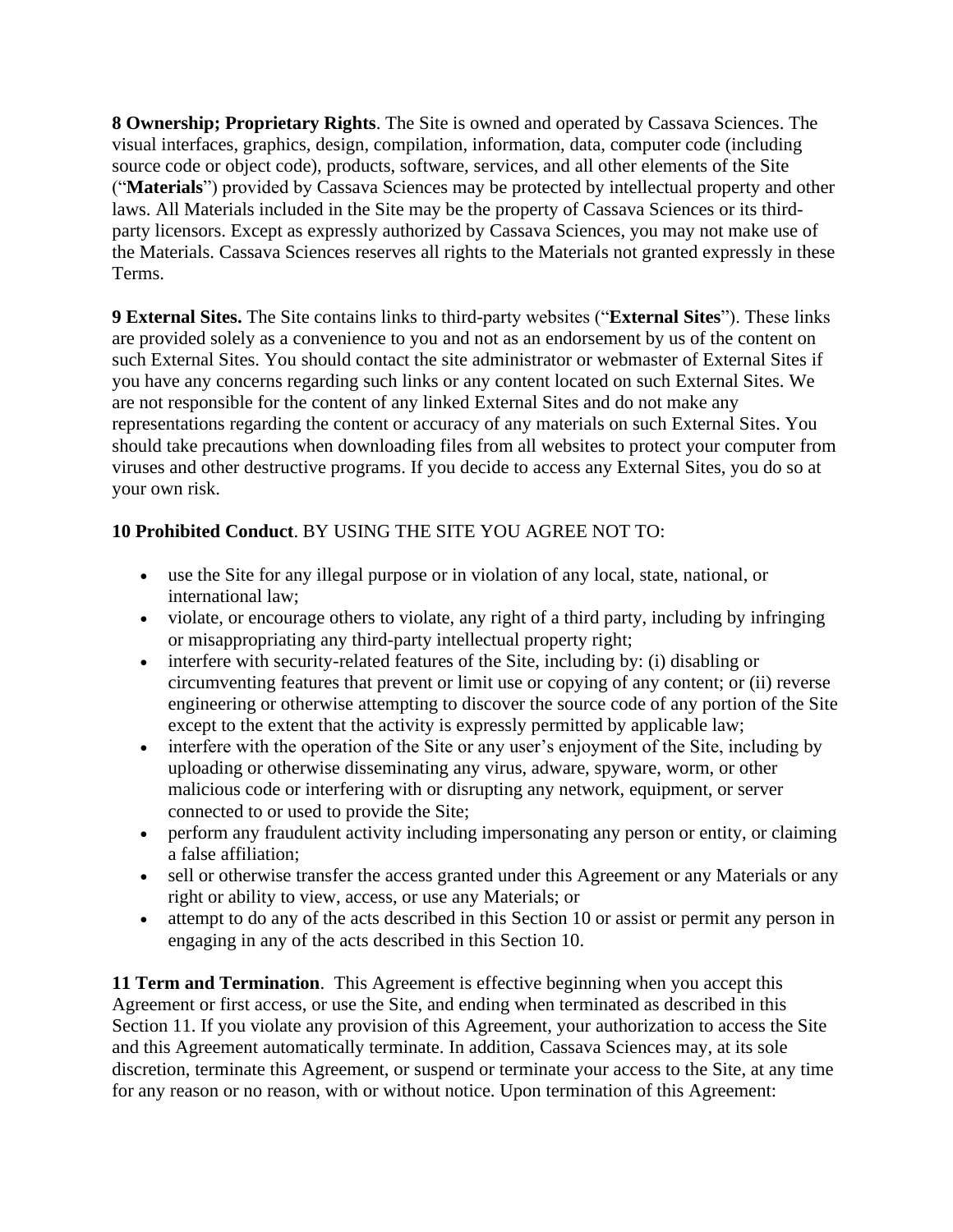(a) your license rights will terminate and you must immediately cease all use of the Site; (b) you will no longer be authorized to access the Site; and (c) Sections 2, 4, 7.3, 8, 11, 12, 13, 14 and 15 will survive.

**12 Indemnity.** To the fullest extent permitted by law, you are responsible for your use of the Site, and you will defend and indemnify Cassava Sciences and its officers, directors, employees, consultants, affiliates, subsidiaries and agents (together, the "**Cassava Sciences Entities**") from and against every claim brought by a third party, and any related liability, damage, loss, and expense, including reasonable attorneys' fees and costs, arising out of or connected with: (a) your unauthorized use of, or misuse of, the Site; (b) your violation of any portion of this Agreement, any representation, warranty, or agreement referenced in this Agreement, or any applicable law or regulation; (c) your violation of any third party right, including any intellectual property right or publicity, confidentiality, other property, or privacy right; or (d) any dispute or issue between you and any third party. We reserve the right, at our own expense, to assume the exclusive defense and control of any matter otherwise subject to indemnification by you (without limiting your indemnification obligations with respect to that matter), and in that case, you agree to cooperate with our defense of those claims.

## **13 Disclaimers; No Warranties**

**13.1** THE SITE AND ALL MATERIALS AND CONTENT AVAILABLE THROUGH THE SITE ARE PROVIDED "AS IS" AND ON AN "AS AVAILABLE" BASIS. CASSAVA SCIENCES DISCLAIMS ALL WARRANTIES OF ANY KIND, WHETHER EXPRESS OR IMPLIED, RELATING TO THE SITE AND ALL MATERIALS AND CONTENT AVAILABLE THROUGH THE SITE, INCLUDING: (a) ANY IMPLIED WARRANTY OF MERCHANTABILITY, FITNESS FOR A PARTICULAR PURPOSE, TITLE, QUIET ENJOYMENT, OR NON-INFRINGEMENT; AND (b) ANY WARRANTY ARISING OUT OF COURSE OF DEALING, USAGE, OR TRADE. CASSAVA SCIENCES DOES NOT WARRANT THAT THE SITE OR ANY PORTION OF THE SITE, OR ANY MATERIALS OR CONTENT OFFERED THROUGH THE SITE, WILL BE UNINTERRUPTED, SECURE, OR FREE OF ERRORS, VIRUSES, OR OTHER HARMFUL COMPONENTS, AND CASSAVA SCIENCES DOES NOT WARRANT THAT ANY OF THOSE ISSUES WILL BE CORRECTED.

**13.2** NO ADVICE OR INFORMATION, WHETHER ORAL OR WRITTEN, OBTAINED BY YOU FROM THE SITE OR CASSAVA SCIENCES ENTITIES OR ANY MATERIALS OR CONTENT AVAILABLE THROUGH THE SITE WILL CREATE ANY WARRANTY REGARDING ANY OF THE CASSAVA SCIENCES ENTITIES OR THE SITE THAT IS NOT EXPRESSLY STATED IN THIS AGREEMENT. WE ARE NOT RESPONSIBLE FOR ANY DAMAGE THAT MAY RESULT FROM THE SITE OR YOUR USE OF THE SITE. YOU UNDERSTAND AND AGREE THAT YOU USE ANY PORTION OF THE SITE AT YOUR OWN DISCRETION AND RISK, AND THAT WE ARE NOT RESPONSIBLE FOR ANY DAMAGE TO YOUR PROPERTY (INCLUDING YOUR COMPUTER SYSTEM OR MOBILE DEVICE USED IN CONNECTION WITH THE SITE) OR ANY LOSS OF DATA.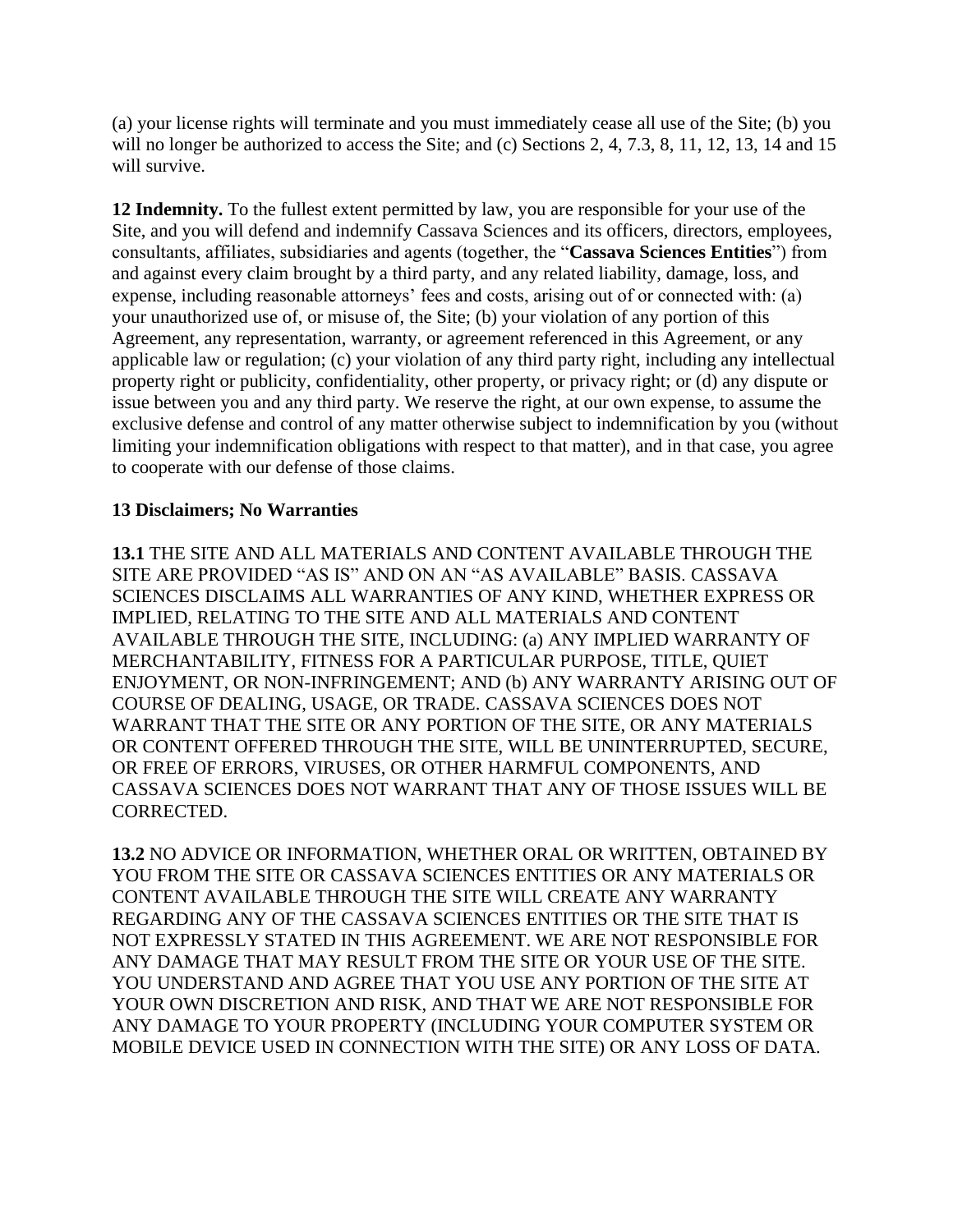**13.3** THE LIMITATIONS, EXCLUSIONS AND DISCLAIMERS IN THIS SECTION APPLY TO THE FULLEST EXTENT PERMITTED BY LAW. Cassava Sciences does not disclaim any warranty or other right that Cassava Sciences is prohibited from disclaiming under applicable law.

## **14 Limitation of Liability**

**14.1** TO THE FULLEST EXTENT PERMITTED BY LAW, IN NO EVENT WILL THE CASSAVA SCIENCES ENTITIES BE LIABLE TO YOU FOR ANY INDIRECT, INCIDENTAL, SPECIAL, CONSEQUENTIAL OR PUNITIVE DAMAGES (INCLUDING DAMAGES FOR LOSS OF PROFITS, GOODWILL, OR ANY OTHER INTANGIBLE LOSS) ARISING OUT OF OR RELATING TO YOUR ACCESS TO OR USE OF, OR YOUR INABILITY TO ACCESS OR USE, THE SITE OR ANY MATERIALS OR CONTENT ON THE SITE, WHETHER BASED ON WARRANTY, CONTRACT, TORT (INCLUDING NEGLIGENCE), STATUTE, OR ANY OTHER LEGAL THEORY, AND WHETHER OR NOT ANY CASSAVA SCIENCES ENTITY HAS BEEN INFORMED OF THE POSSIBILITY OF DAMAGE.

**14.2** TO THE FULLEST EXTENT PERMITTED BY LAW, THE AGGREGATE LIABILITY OF THE CASSAVA SCIENCES ENTITIES TO YOU FOR ALL CLAIMS ARISING OUT OF OR RELATING TO THE USE OF OR ANY INABILITY TO USE ANY PORTION OF THE SITE OR OTHERWISE UNDER THIS AGREEMENT, WHETHER IN CONTRACT, TORT, OR OTHERWISE, IS LIMITED TO \$100.

**14.3** EACH PROVISION OF THIS AGREEMENT THAT PROVIDES FOR A LIMITATION OF LIABILITY, DISCLAIMER OF WARRANTIES, OR EXCLUSION OF DAMAGES IS INTENDED TO AND DOES ALLOCATE THE RISKS BETWEEN THE PARTIES UNDER THIS AGREEMENT. THIS ALLOCATION IS AN ESSENTIAL ELEMENT OF THE BASIS OF THE BARGAIN BETWEEN THE PARTIES. EACH OF THESE PROVISIONS IS SEVERABLE AND INDEPENDENT OF ALL OTHER PROVISIONS OF THESE TERMS. THE LIMITATIONS IN THIS SECTION 14 WILL APPLY EVEN IF ANY LIMITED REMEDY FAILS OF ITS ESSENTIAL PURPOSE.

#### **15. Miscellaneous**

**15.1 General Terms.** This Agreement and any Additional Terms (defined below), are the entire and exclusive understanding and agreement between you and Cassava Sciences regarding your use of the Site. You may not assign or transfer this Agreement or your rights under this Agreement, in whole or in part, by operation of law or otherwise, without our prior written consent. We may assign this Agreement at any time without notice or consent. The failure to require performance of any provision will not affect our right to require performance at any other time after that, nor will a waiver by us of any breach or default of this Agreement, or any provision of this Agreement, be a waiver of any subsequent breach or default or a waiver of the provision itself. Use of section headers in this Agreement is for convenience only and will not have any impact on the interpretation of any provision. Throughout this Agreement the use of the word "including" means "including but not limited to". If any part of this Agreement is held to